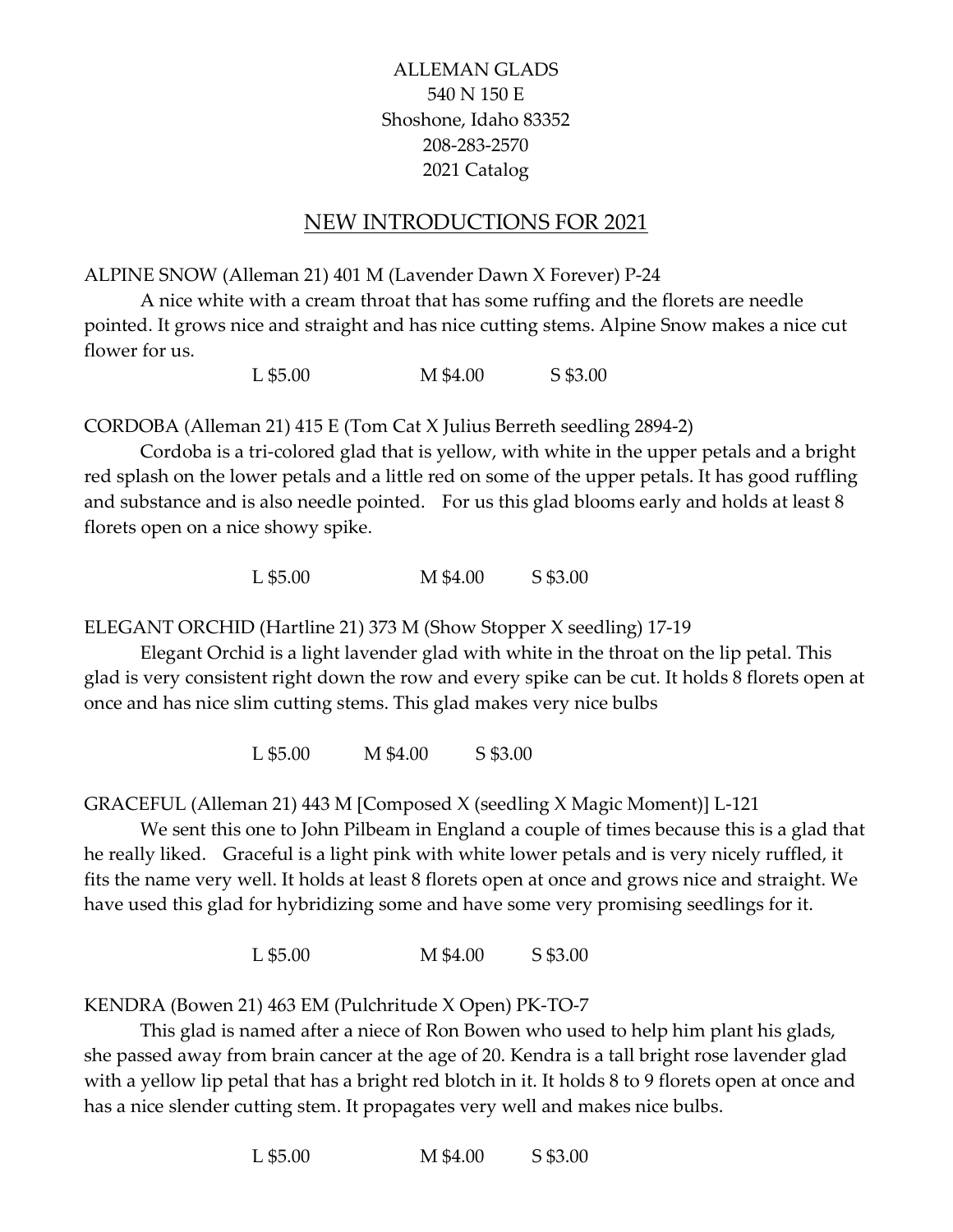PRIME PINK (Hartline 21) 446 M (Boy O Boy X Unbelievable) 17-08

 This is a nice ruffled dark pink glad that makes identical spikes down the row. It grows nice and straight and has good cutting stems with a nice flowerhead that holds 8 florets open at once.

L \$5.00 M \$4.00 S \$3.00

SALMON GLORY (Bowen 21) 434 EM (Boy O Boy X Tampico) BOB-TPO-4

 This is a beautiful self-colored salmon glad some ruffling and knuckling in the throat. Salmon Glory; grows nice and straight with nice straight stem. It propagates very well.

L \$5.00 M \$4.00 S \$3.00

SCARLET LADY (Alleman 21) 437 M (Legacy X Patty Gay) Q-49

 One of the brightest colors of glads that we grow. This is a bright scarlet red glad with a pure white throat and will hold 8 or more florets open on a nice formal head.

> L \$5.00 M \$4.00 S \$3.00 GENERAL LISTING

# LARGE

AARALYN (Alleman 07) 467 M (Daydreamer X (Celebrity X Artistry) (J-239)

Named for our granddaughter, this is a beautifully ruffled dark rose with a cream throat that can hold 8 to 10 florets open at once. Aaralyn is a fast propagator, has nice long flower heads and long cutting stems. It is an easy one to dress and blooms very consistently down the row. It is a nice cut flower and a very good show glad.

L \$2.00 M \$1.50 S \$1.00 100 bulblets \$3.00

ABSOLUTE (Alleman/Hunt 09) 457 ML AJ - 207 (Shadow Dancer X Lyle's 99-149)

This is the first to be introduced from this cross. It was one of the most interesting crosses to see bloom because they all had good color and lots of ruffles. It is a nice two-toned ruffled red with darker red lip petals. It has lots of big bulblets that germinate easily making it a good cut flower.

L \$2.00 M \$1.50 S \$1.00

ABSTRACT (Madeson 11) 365 E 01-8

Medium to dark rose lower petals that open up and roll back and needle pointed. Has a light pink or white upper petal. A very early blooming variety. Hold 7 open with 6 buds in color and has a nice cutting stem.

Not available, increasing stock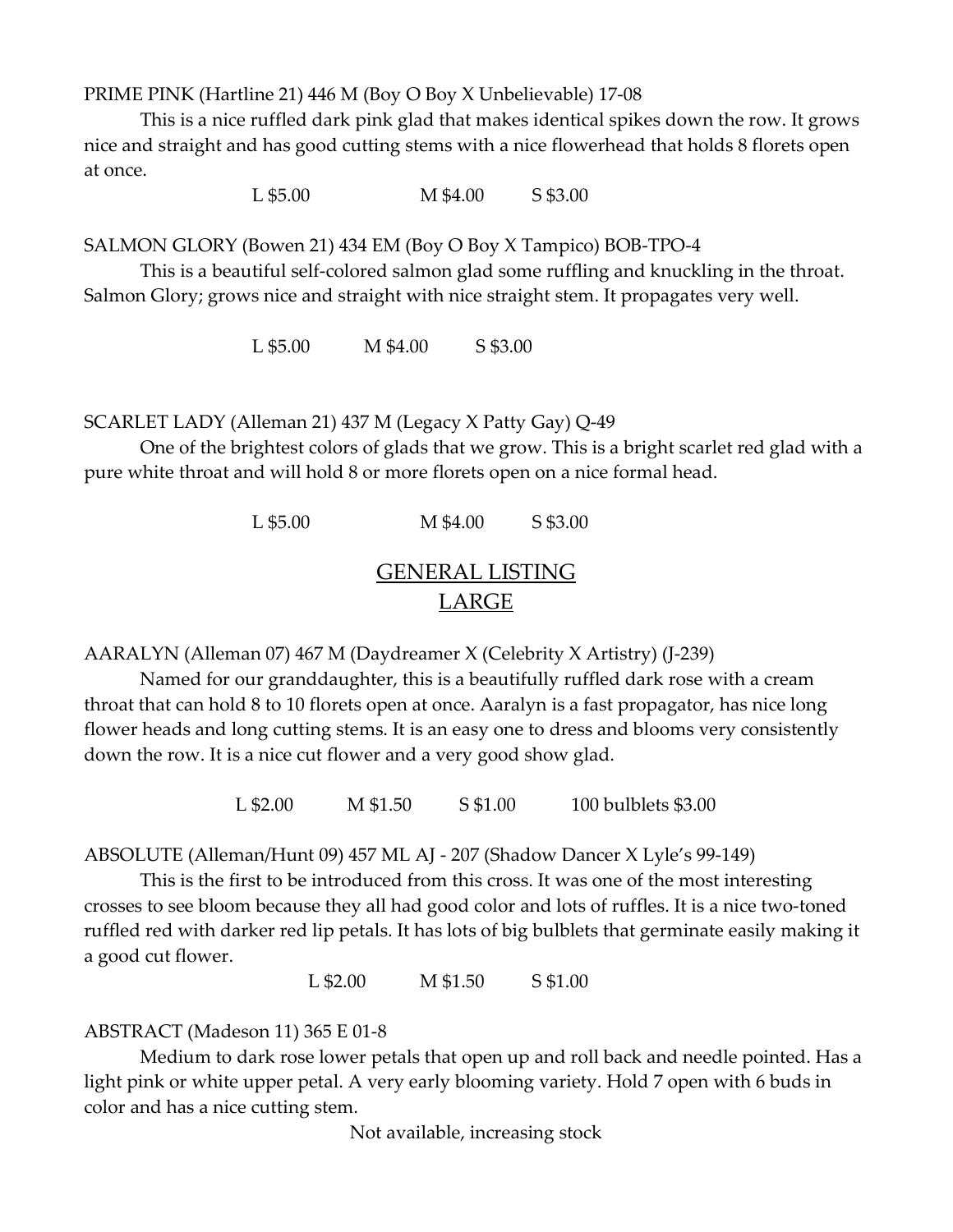# ADMIRAL USHAKOV (A Baramov) 485 EM

 A very beautiful light blue glad that can make a very impressive spike if given a little room. We have grown this glad for several years and it has always done well for us. We bloomed some very good show spikes this past season. It grows straight and is a very good propagator.

L \$3.00 M \$2.00 S \$1.50

BELIEVE (Alleman 09) 445 M (Day Dreamer X Patty Gay)

This is a medium pink with a white throat. It holds 8 florets open at once it has good ruffling and the florets opened up wide and rolled back. It is a sister to Lisa. This one makes nice three spikes and cuts well. It has plenty of bulblets making it a good propagator.

L\$2.00 M \$1.50 S \$1.00

#### CARRIBEAN SALSA (Alleman 12) 433 M

 This glad is a very ruffled lighter salmon and yellow lower petals and a very bright red blotch that spills over on some of the other petals. Our seedling number was SYR - for salmon, yellow and red which describes this glad. It will hold 8 florets open at once.

L \$ 2.00 M \$1.50 S \$1.00

#### CATALINA (Alleman 10) 365

This is a bright showy glad that is a darker rose with a lighter reverse blotch in the upper petals. It holds 7 to 8 florets open on spikes of 22 buds. This glad will make a good cut flower and looks good in a basket or vase.

L \$2.00 M \$1.50 S \$1.00

#### CEDAR WAX (Madeson 14) 493 M

This is a very ruffled light brown cedar colored glad with a yellow throat. It holds 7 florets open at once on a 24" flower head. This is a very beautiful addition to the brown class.

L \$2.00 M \$1.50 S \$1.00 100 Bulblets \$3.00

CENTERLINE (Alleman 19) 433 (Amber Glow X Madeson seedling 92-246) J-111

 This is a light salmon with a light-yellow throat that has a faint red line in the middle of the lip petals. We have grown this seedling for quite sometime and it grows nice straight spikes right down the row. It makes a beautiful basket glad.

L \$3.00 M \$2.00 S \$1.50

#### CENTERPIECE (Kochevar 84) 325 LM

A rich medium salmon-orange with a small red feather in its light-yellow throat. A great color combination that makes a good glad for cutting or for show.

L \$2.00 M \$1.50 S \$1.00 100 bulblets \$3.00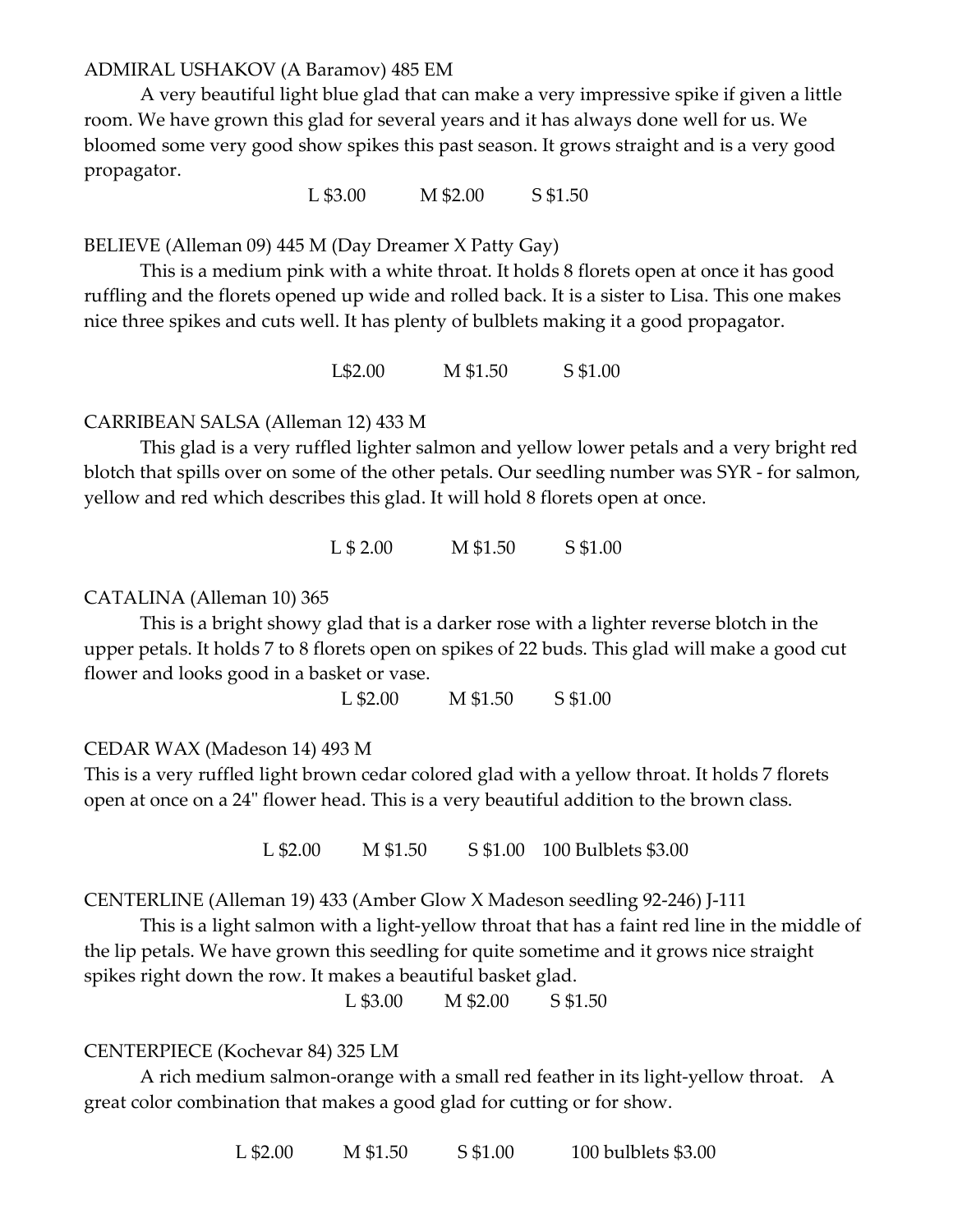CHANCE (Alleman 13) 375 E (Rhythm X Ocean Ice)

This is a beautiful ruffled medium lavender with a white throat. It will hold 9 florets open at once with 5 buds in color. This glad will make a nice basket and has nice cutting stems.

L \$2.00 M \$1.50 S \$1.00 100 Bulblets \$3.00

CHANDELLE ROSE (Alleman 97) 465 M (Powder Puff X Chandelle Rose)

A beautifully ruffled medium rose with a creamy white throat that can produce a good show spike, holding 8 to 10 florets open. Very similar to Highstyle but without the forward lean. Chandelle Rose sets seed very easily and has produced a lot of good seedlings. We still use this one for hybridizing.

L \$2.00 M \$1.50 S \$1.00

CHOIRS (Alleman 13) 315 M (Melissa Nicole X New Millennium)

Choirs is a tall growing light yellow glad with bright red blotches on the lower florets. We have heard good comments on this variety from those who have tried it. It will hold 10 florets open at once with 7 buds in color. It has a nice cutting stem and can make a show glad.

L \$2.00 M \$1.50 S \$1.00

CITRONELLA (Berreth 03) 412 E [(Red Bantam X open) X (Red Lance X open) x Pink Prospector]

 This is another from Julius Berreth. A nicely ruffled yellow with good substance and long cutting stem, it holes 8 florets open on a nice stretchy spike. Citronella blooms early and makes a very good cut flower.

L \$2.00 M \$1.50 S \$1.00

CITY LIGHTS (Alleman 00) 315 M (Centerpiece X Shiloh)

For us, this is a bigger better Shiloh. It is a nicely ruffled yellow with a cream throat and a red blotch. A tall grower with nice cutting stems it holds 8 florets open at once.

L \$2.00 M \$1.50 S \$1.00

COLOR BURST (Bowen 17) 335 E (Shiloh X Sportsman) (SH-SP-1)

 A nice ruffled glad from Ron Bowen that is salmon with a little yellow in the throat and a big red blotch that spills onto the lower petals. Holds 7 to 8 florets open on a 24" flowerhead and is a good propagator

L \$3.00 M \$2.00 S \$1.50

COLOR FANTASY (Baranov 12) 437 E

This Russian variety is a salmony rose with yellow fringe on the lower petals with a bright red blotch.

Not available, increasing stock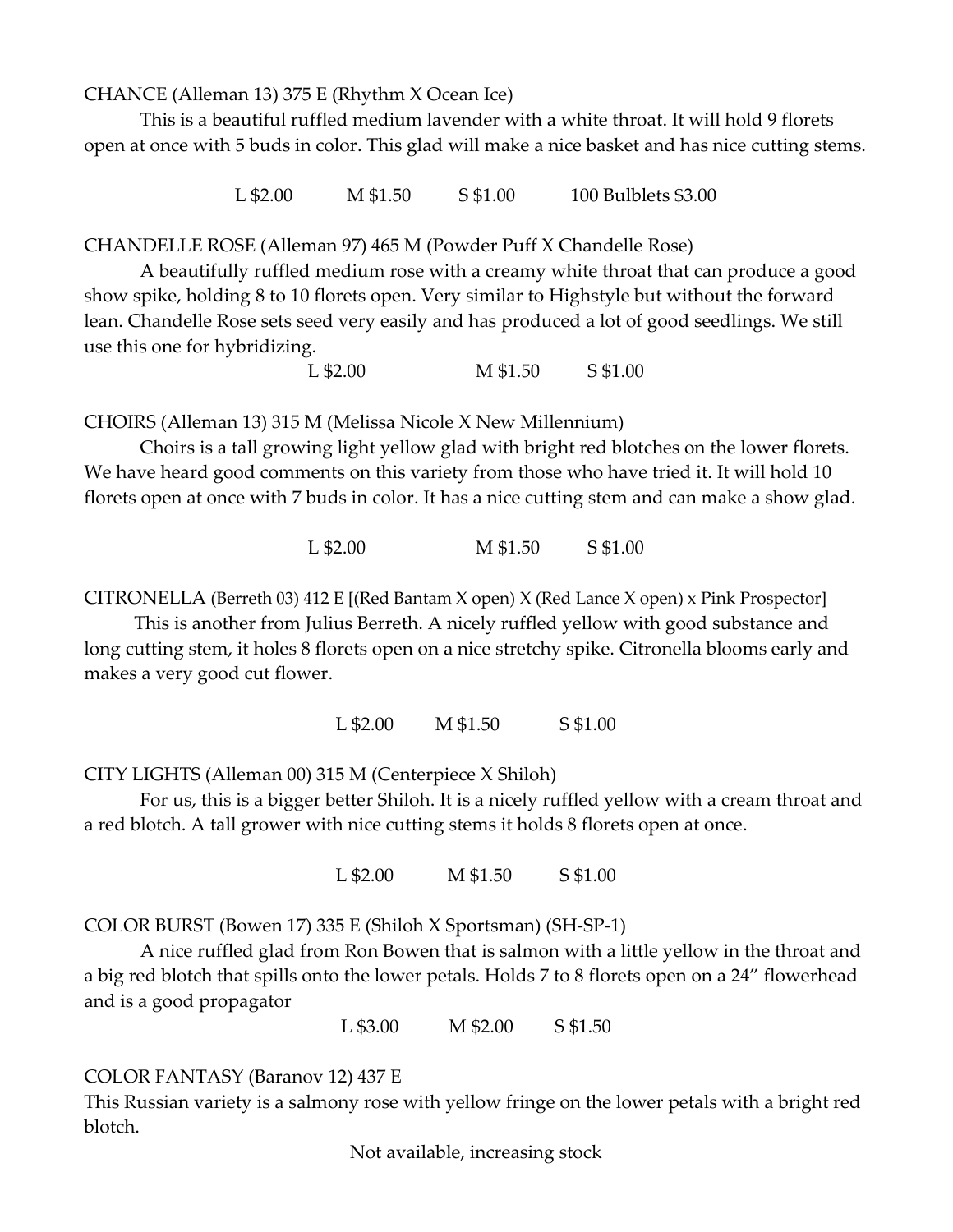COMPOSED (Madeson 01) 345 E [Devotion X (Divinity X Tribute)]

A beautiful pink with a creamy white throat and very heavy ruffling and substance. This goad has 22 buds and holds open 3 or more florets. It's a good grower with all spikes uniform down the row and is good for cutting or for show. It produces lots of bulblets and with its parentage will be good for hybridizing.

L \$2.00 M \$1.50 S \$.1.00

## COURTNEY (Alleman 16) 445 E (P-14)

This is a very ruffled pink glad with a light-yellow throat. It will hold 10 florets open at once of 25 buds on a nice flower head. It has won seedling championship every time it has been shown.

L \$3.00 M \$2.00 S \$1.50

DORIS BOWEN (Bowen 17) 455 M (Seedling X Tampico) (XM-TPO-5)

 This glad is named after Ron's mother. It is a beautiful ruffled red with white on the lower petals and a big red blotch on the white. This glad holds 7 to 8 florets open at once. It is healthy and propagates good. We are seeing some good seedlings from this glad.

L \$ 2.00 M \$ 1.50 S \$ 1.00

DOT (Bowen 18) 435 M (Pulchritude X Open) (PKT-O-11)

This is a light ruffled pink with a small pink rosy dot in the throat. It is a different colored pink than most glads and makes a fine cut flower.

L \$2.00 M \$1.50 S \$1.00

#### ELI (Alleman 19) 396 E P-32

 Named after a grandson, this glad is a tall growing plum smoky with salmon highlights mixed in. It has a nice cutting stem and will make a good cut flower. It makes nice bulbs and is a fast propagator.

L \$3.00 M \$2.00 S \$1.50

ENTICE (Alleman 19) 473 M (Impression X Magic Moment) N-58

 A very nice ruffled glad with knuckling in the throat. It is a pink lavender with a lightyellow throat. It can make a very nice spike with 8 open florets in formal placement.

Not available, increasing stock.

#### FABULOUS (Madeson 10) 377 E

 Fabulous is a combination of purple and gray. It has a gray blotch in the upper petals, with dark purple and lighter purple in the lower petals. This glad has good substance and ruffling, it holds 7 to 8 florets open of 23 buds, it's an early blooming glad.

 $L $ 2.00 \qquad M $ 1.50 \qquad S $ 1.00$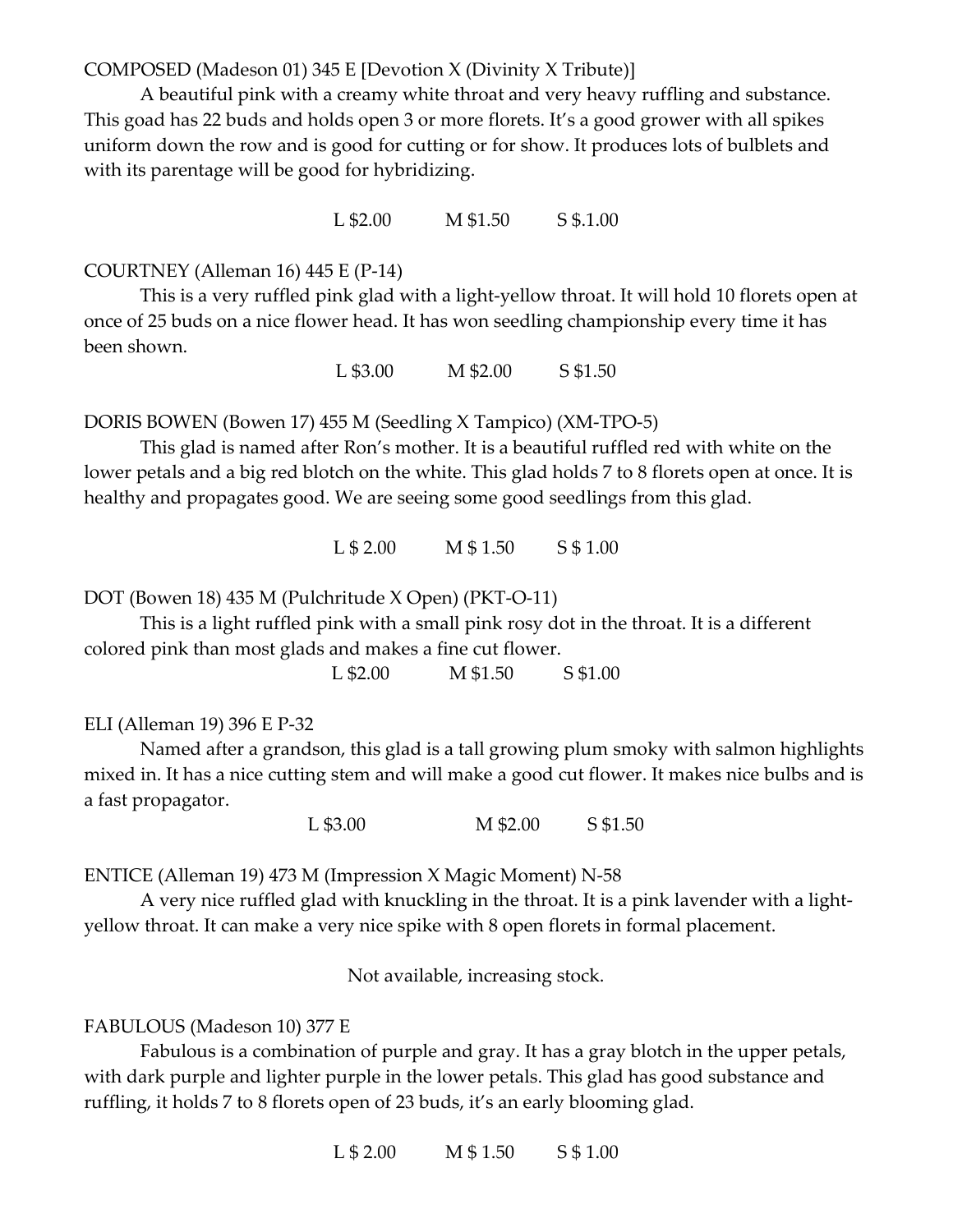FLOOR SHOW (Madeson 01) 345 LM (Artistry X Muriel)

 This is a beautiful combination of pink, cream and red with lots of ruffles. It has pink upper petals and a couple of red blotches on cream lower petals. A heavily ruffles variety that's just the right size, it makes a beautiful basket or vase. It makes a nice cut flower holding 8 or 9 florets open on a 27" flowerhead.

L \$2.00 M \$1.50 S \$1.00

FOREVER (Alleman 02) 464 M (Chandelle Rose X Attraction)

 Another great seedling from Chandelle rose, Forever looks like Old Rose with a longer flower head and a better cutting stem. This medium rose flower with a little salmon in the throat makes a very good cut flower.

L \$2.00 M \$1.50 S \$1.00

GEE (Alleman 20) 279 M (Chandelle Rose X Aaralyn) Q-2

 Gee is another granddaughter's nick name. This is a beautiful purple with a white throat that can hold 9 florets open on a nice show flower. This glad also won the Ed Squires award a few years ago. It is a tall grower that has nice cutting stems.

L \$5.00 M \$4.00 \$3.00

#### GREENBACK (Euer 97) M 302

This is a nice light green that will hold 7 or 8 florets open at once on a nice flower head. It has a nice cutting stem and is healthy.

L \$2.00 M \$1.50 S \$1.00

ISLAND GIRL (Powys Lybbe 13) 333 M

 This is a nice ruffled salmon glad with darker smoky salmon on the lip petals. It grows nice and straight and produces plenty of bulblets. It makes a nice cut flower and is different than most of the salmon glads.

M \$1.50 S \$1.00

JILLY (Alleman 99) 345 E (Centerpiece X Socialite)

A dark ruffled pink with a pure white throat. It holds 8 florets open with 6 buds in color. It makes a good show flower and has a good stem for cutting. This beauty is a favorite of ours and we can cut every one down the row. It is also a good propagator. We named this one for our daughter Jill. It makes a very beautiful basket which is a real eye catcher and we can sell every spike we can cut.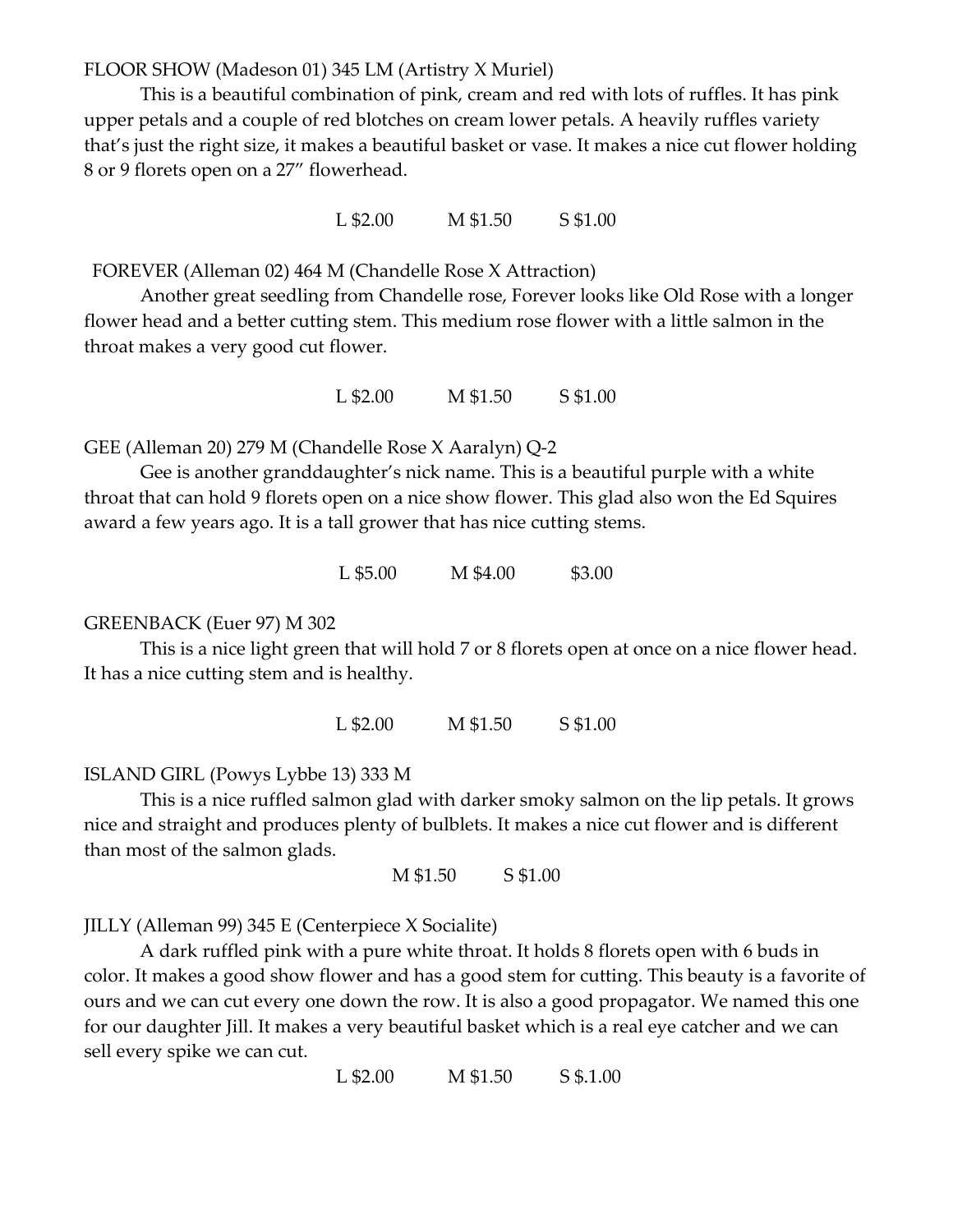JONATHAN (Alleman 19) 455 M (Shadow Dancer X Lori B) AJ-125

 It is a sister seedling to Absolute and named after another grandson. This is a dark red glad with lighter red in the upper petals and a fine red line in the lower petals. Jonathan is a nice ruffled glad that holds a lot of florets open at once.

L \$3.00 M \$2.00 S \$1.50

## KARLA (Vaclavik 11) 485 M

This is the best blue glad that we have grown and it can produce nice long heads with plenty of florets open. For us it blooms late midseason and can make a nice show spike.

L \$2.00 M \$1.50 S \$1.00 100 bulblets \$4.00

#### KATE (Alleman 12) 495 M

 Kate is a medium brown glad with a red lip petal that has a cream line in it. It is a good grower and makes nice formal spikes.

L \$2.00 M \$1.50 S \$1.00

#### KAYLONI (Alleman 17) 435 E

 This is a medium salmon glad with a cream throat and has good ruffling. It has nice long flower heads and makes a nice cut flower. This is the one that we had a basket of in Missoula a couple of years ago.

L \$2.00 M \$1.50 S \$1.00

LEGACY (Alleman 10) 445 (Clarence's Choice X Lady Lucile)

Legacy is a glad that can hold its own on the show table. This pink and white one has the best qualities of both of its parents. Legacy will hold 16 florets open in the field. It has 28 to 30 buds and good straight heads that require little dressing for the show table.

L \$2.00 M \$1.50 S \$1.00

LILAC CLOUD (Bowen 18) 462 ML (Raspberry Swirl X Tampico) (RS-TPO-38)

A beautiful light ruffled light pink lavender glad that holds eight open florets at once in formal placement.

L \$2.00 M \$1.50 S \$1.00

# LORI B (Madeson 18) 393 E (99-49)

We have grown this seedling for quite a while. It is a ruffled smoky glad with a mixture of brown and tan on the lower petals with a red spear on the lower petals. Then the upper petals are orange tan. It holds 7 to 8 florets open at once and had produced good seedlings with Absolute being one.

L \$3.00 M \$2.00 S \$1.50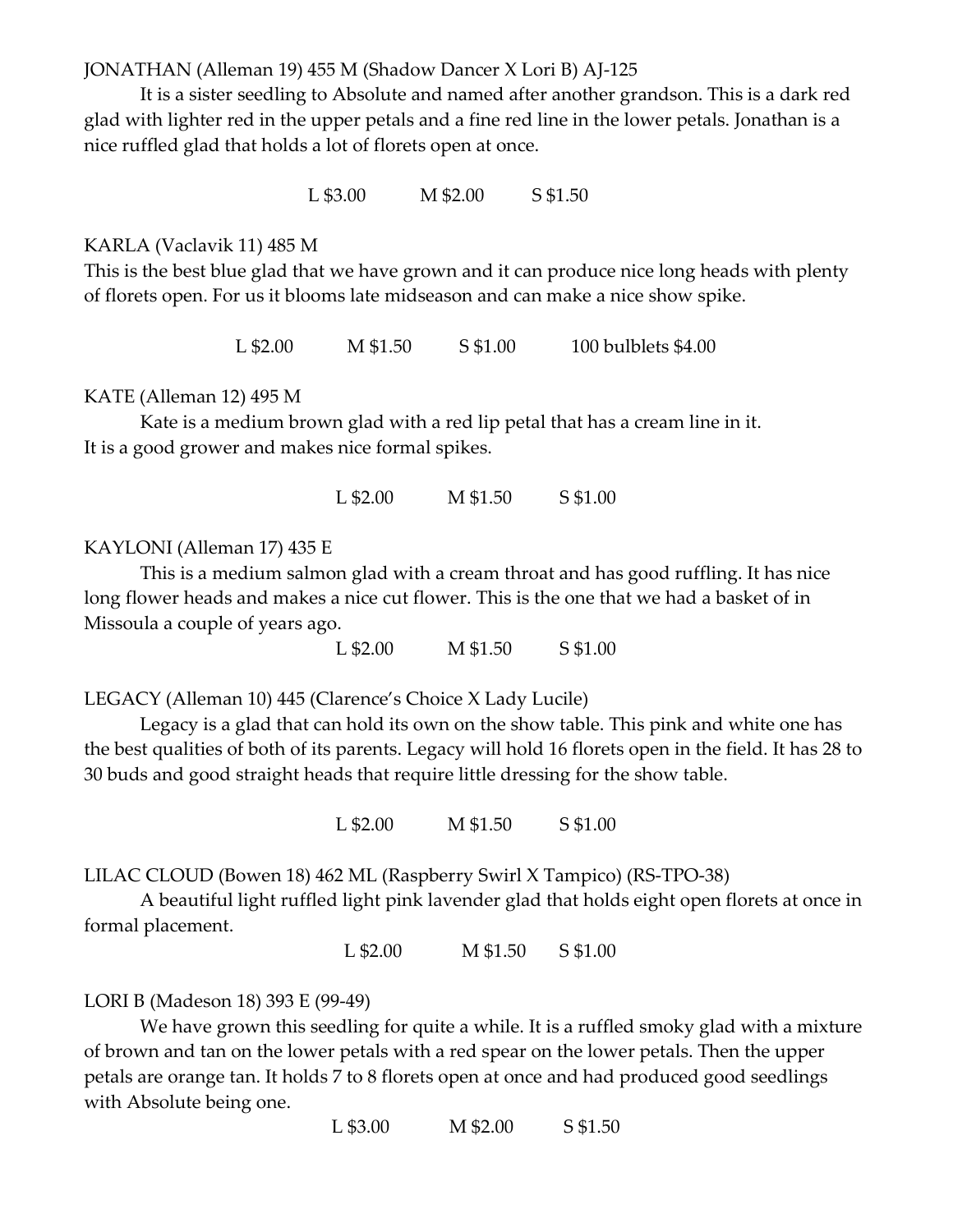# MAROON TUNE (Berreth 15) 458 E

 This is a dark velvet red glad that did lots of winning at shows as a seedling. It has good ruffling and makes a good cut or show flower.

L \$2.00 M \$1.50 S \$1.00

# METRO (Labrum 15) 454 EM

 A beautiful bright red glad that even looks good in doors. This is a healthy good growing glad that makes a very nice cut flower.

L \$2.00 M \$1.50 S \$1.00

# MOONLIT SEA (Alleman 01) 483 EM

 A nice tall growing blue that makes a nice cut flower that holds 7 to 8 florets open at once with a nice cutting stem. It is a fast propagator.

L \$2.00 M \$1.50 S \$1.00

MOUNTAIN GEM (Alleman 98) 433 M (Centerpiece X Patty Gay)

This is a heavily ruffled glad in light salmon color with a small red blotch on a creamy white throat. It makes a nice cut flower with lots of large bulblets that germinate easily.

L \$2.00 M \$1.50 S \$.1.00

MOUNTAIN HEATHER (Powys-Lybbe 08) LM 473

Mountain Heather is a beautiful rosy lavender glad with a white throat. It is a tall grower and makes a nice cut flower with good cutting stems.

L \$2.00 M \$1.50 S \$1.00

# MOUNTAIN MELODY (Alleman 97) 335 LM

A medium salmon pink that can hold 8 - 10 florets open on a perfect spike of 25-26 buds on a stretchy flower head. It has god formal placement and is a rapid propagator.

L \$2.00 M \$1.50 S \$1.00 100 bulblets \$3.00

OCEAN ICE (Alleman 02) 385 EM (Blue Bayou X Blue Symphony)

 This is a very nice blue that is blue with a white throat and a dark blue blotch in the throat. It has good ruffling and a good cutting stem.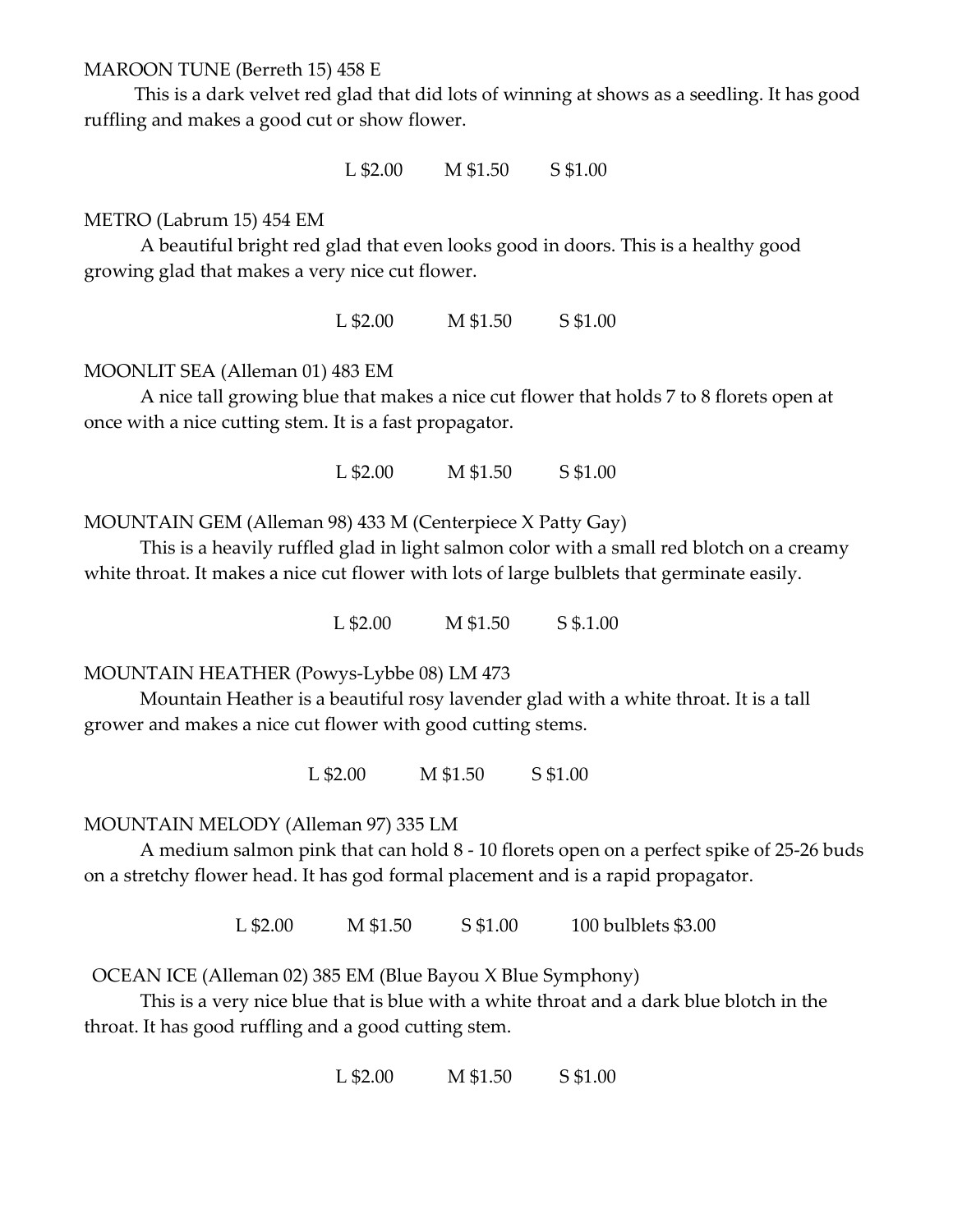ONLY ONE (Alleman 17) 453 E (Centerpiece X Timescape) P-4

 It is a light red with a cream throat and a red thumb print on it. It will hold 7 to 8 florets open at once. This is a straight grower and makes a nice cut flower.

L \$2.00 M \$1.50 S \$1.00

ORANGE DREAM (Alleman 00) 325 M (Centerpiece X Shiloh)

For us it is a bright orange salmon with a yellow throat. It has good ruffling and substance. It will hold florets open with 6 buds in color. Every spike is cutable with the florets facing the right way. It is a good propagator and very healthy.

L \$2.00 M \$1.50 S \$1.00 100 bulblets \$3.00

PACIFIC TIDE (Alleman 08) 445 LM H-65 (Impression X Lady Lucile)

Pacific Tide is a tall growing glad for us with flower heads of 36 inches and growing to a height of 6 feet or more. This is a medium salmon-pink with a white line in the lower petals and is needle pointed. It holds 8 to 10 florets open at once, makes a nice show spike, and is a great cut flower.

L \$2.00 M \$1.50 S \$1.00

PESCADERO PAINT (Alleman 19) 343 (Jilly X Norma J) L-32

 For us this glad is a light pinkish cream with a big orange brown blotch in the lower petals. It holds 8 florets open at once with 6 buds in color. It grows tall and makes a nice cut flower.

L \$4.00 M \$3.00 S \$2.00

PESCADERO ROSE (Alleman 15) 463 M (Chandelle Rose X Sensation) L-80

A light rose glad with some salmon on the lower petals and a bright rose stripe on the lower petals. It can hold 10 florets open at once in the field. This glad makes a very nice cut flower and can make a show spike.

L \$2.00 M \$1.50 S \$1.00

PINK MELODY (Alleman 18) 447 E (N-113)

It is a bright pink glad that is ruffled and needle pointed with a cream throat. This is a tall growing glad that holds 8 or more florets open at once and should make a good shop glad.

L \$3.00 M \$2.00 S \$1.50

RED THRILL (Alleman 06) 454 M (Peerless X Contessa)

 A bright, tall growing, ruffled red with a good cutting stem. Will hold 8 florets open on a long flower head. With good propagation this will make a fine cutter.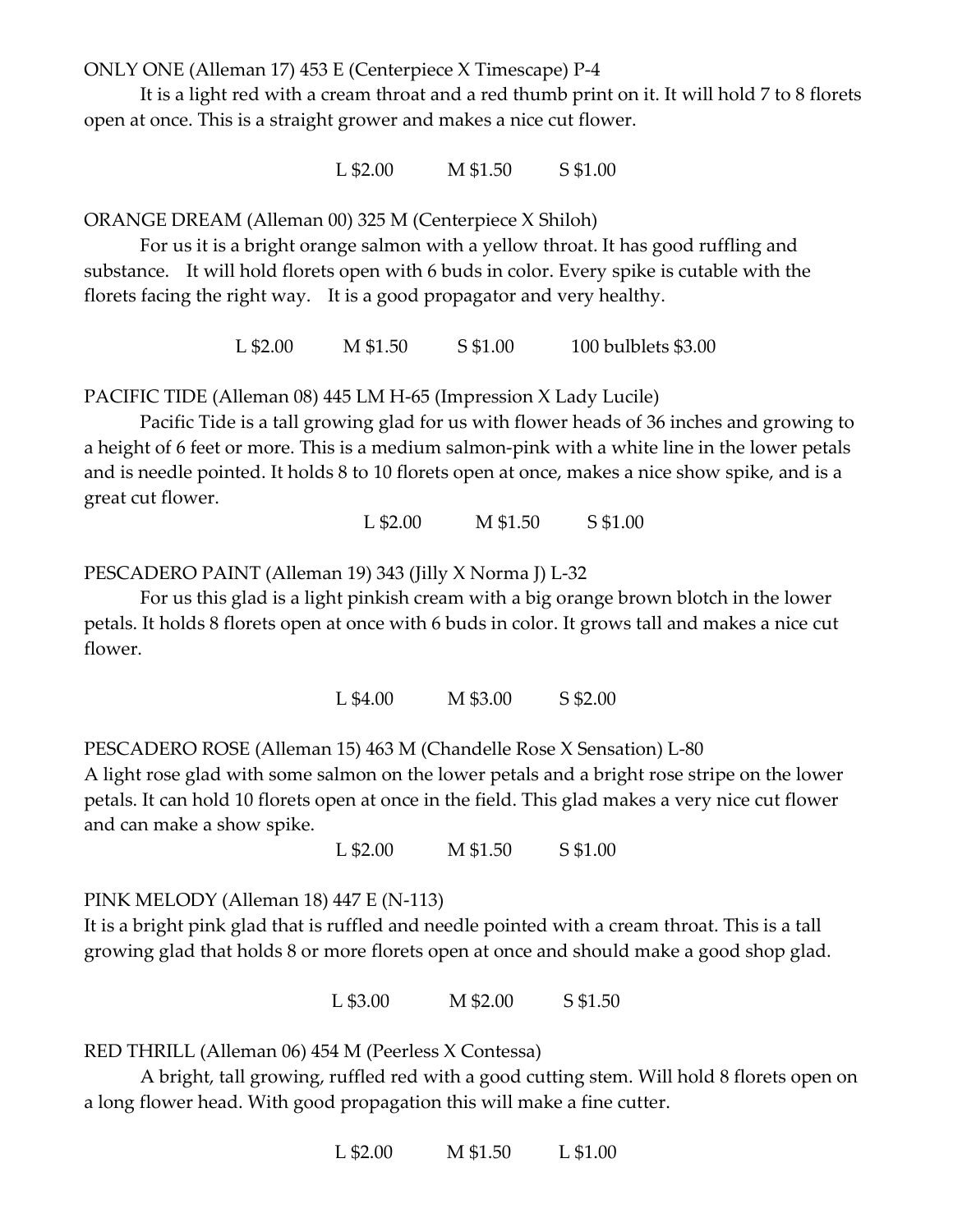ROSE LIGHTS (Bowen 19) 464 ML (Raspberry Swirl X Tampico) RS-TPO-17

 A bright rose glad with a fine silver picotee on the edge of all of the petals that should get attention. It has a nice flowerhead and grows formal.

L \$4.00 M \$3.00 S \$2.00

ROSE SHEEN (Bowen 20) 363 M (Raspberry Swirl X Tampico) RS-TOP-6

 Another seedling of Ron Bowen that is a bright colored glad that is pink and rose in the upper petals and a mixture of rose and white on the lower petals. It is a good cut flower and a nice straight grower that propagates fast.

L \$4.00 M \$3.00 S \$2.00

ROYAL STORM (Alleman 20) 478 E M-8

 A purple glad that is really purple with a very fine line or silver around all of the petals. It opens 7- 8 florets at once and makes a nice cut flower. It makes nice bulbs and has plenty of bulblets.

L \$4.00 M \$3.00 S \$2.00

ROYALTY ROSE (Berreth 96) 465 M [(Seedling X Pink Prospector) X Candyman]

This is a two-tone rose with lighter upper petals and darker lower petals. It has been a seedling champion. It holds 8 florets open. It makes beautiful baskets and is a good cut flower.

L\$2.00 M \$1.50 S \$1.00 100 bulblets \$3.00

SEA FOAM (Madeson 02) 300 M (Muriel X White Ice)

Sea Foam is one of the best white glads that we have grown. It has it all: it is beautiful, heavy ruffling and substance, holds 10 florets open of 22 buds on a nice flower head, and is always formal with a good long cutting stem. It can hold its own on the show table and has produces some nice seedlings.

M \$1.50 S \$1.00

SHADOW DANCER (Madeson 02) 367 ML (Fire Frenzy X Wild Thing)

 This is one of the most beautiful glads we've seen of any color. It's a very heavily ruffled dark red-rose with a reverse white blotch on the dorsal petals; quite a novelty. It holds 10 to 12 florets open at once and makes a nice cut flower. This beauty of Lyle's is a great hybridizing tool.

L \$2.00 M \$1.50 S \$1.00

SIREN SONG (Baranova 08) 545 LM (Final Touch X Pink Morning)

 A glad that can hold 8 to 10 florets open at once. Siren Song grows tall and can make a good show glad. It has a good cutting stem, is a good propagator and is a healthy variety.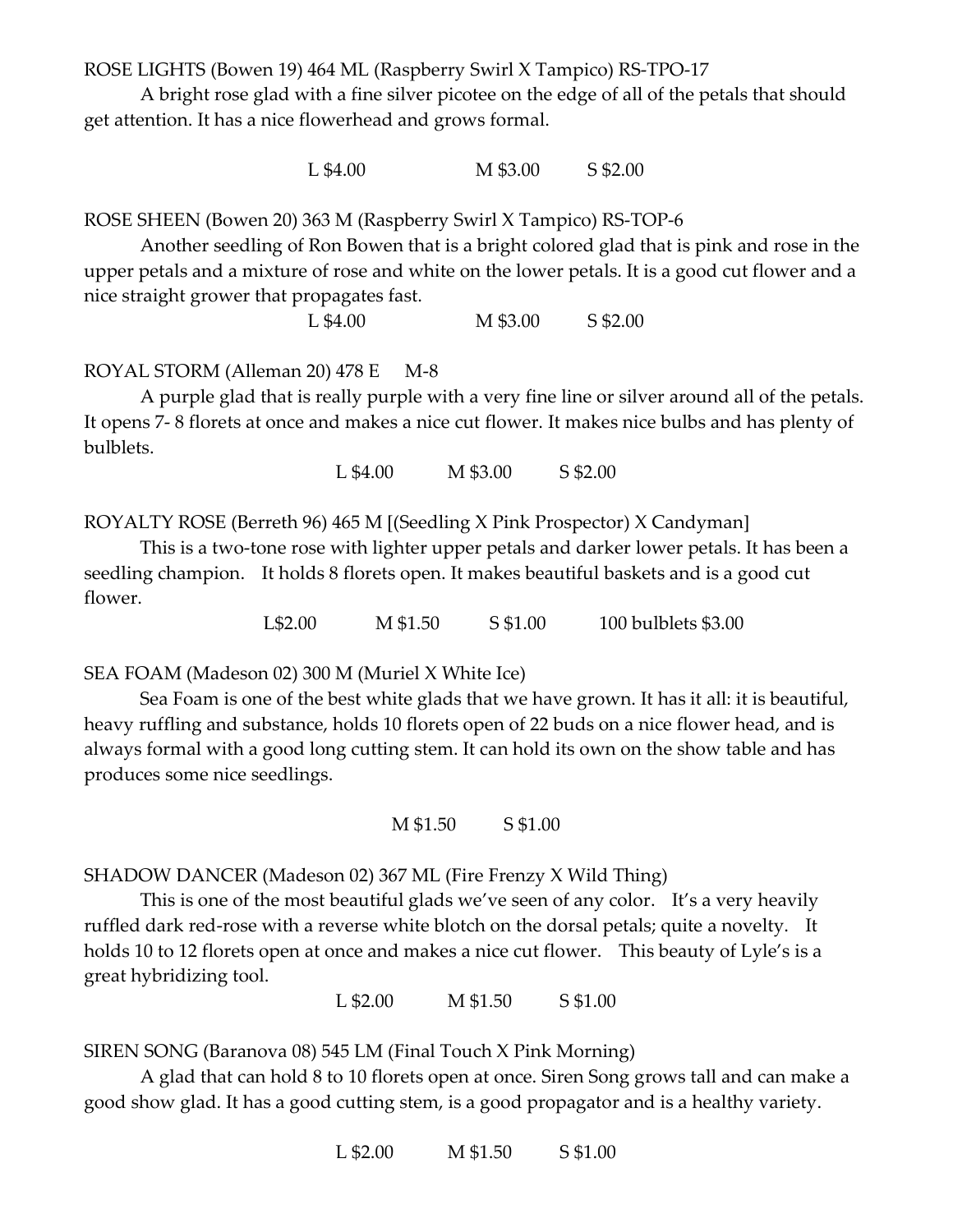SURE THING (Madeson 99) 366 M (Radiance X Candyman)

 This is a tall growing dark rose glad that won't burn in the heat. It makes a good cut flower, having good facing and substance. It holds 7 to 8 florets open and should make a nice show flower.

L \$2.00 M \$1.50 S \$1.00

TIM (Alleman 17) E 456 (Peerless X Cardinal) M-39

 This is a beautiful ruffled dark red self-colored glad. We named it after a good friend of ours whose favorite color of glads was red. Tim has a 30" flower head and holds 8 to 9 florets open at once. It is a good propagator and also sets seed very easy.

L \$3.00 M \$2.00 S \$1.50

TIMESCAPE (Madeson 03) 455 M (Magic Moment X Chandelle Rose)

This is Lyle's seedling #98-169 which has done very well for those who have grown it. It is a nicely ruffled right red with a pure white throat. This one caught our attention when we first saw it while visiting Lyle. It will old 10 open florets on a stretchy 36-inch flower head. It makes an excellent show flower with nice long cutting stems.

L \$2.00 M \$1.50 S\$1.00 100 bulblets \$3.00

#### TOM CAT (Alleman 10) 425 M

We named this one Tom Cat because of its will to survive. When we had a mix, this seedling always showed up, so we selected it his way. This is a beautiful ruffled orange glad with a yellow throat and a red blotch in it. It will hold 9 florets open at once and makes a nice cut flower with nice slender stems. This one looks good in an arrangement.

L \$2.00 M \$1.50 S \$1.00 100 bulblets \$4.00

TREV (Alleman 99) 495 ML (Shiloh X open)

This one is named for our son Trevor. It is an unusual smoky blend of red, salmon, and brown with the same-colored blotch on a creamy white throat. It is a nice tall grower that holds 8 ruffled florets open. It has beautiful foliage and has a nice cutting stem. A must have for those who appreciate the unusual.

L \$2.00 M \$1.50 S \$1.00

WOW (Bowen 19) 423 ML (Drop of Honey X Jester) DOH-JS-2

 We were impressed with this glad the very first time that we saw it bloom. It is a bright light orange with darker orange on the lip petal and a yellow blotch. This is a nice tall grower that holds plenty of florets open on a 30" flowerhead. This is a fun glad to cross with and we are seeing some very beautiful seedlings from it.

L \$4.00 M \$3.00 S \$2.00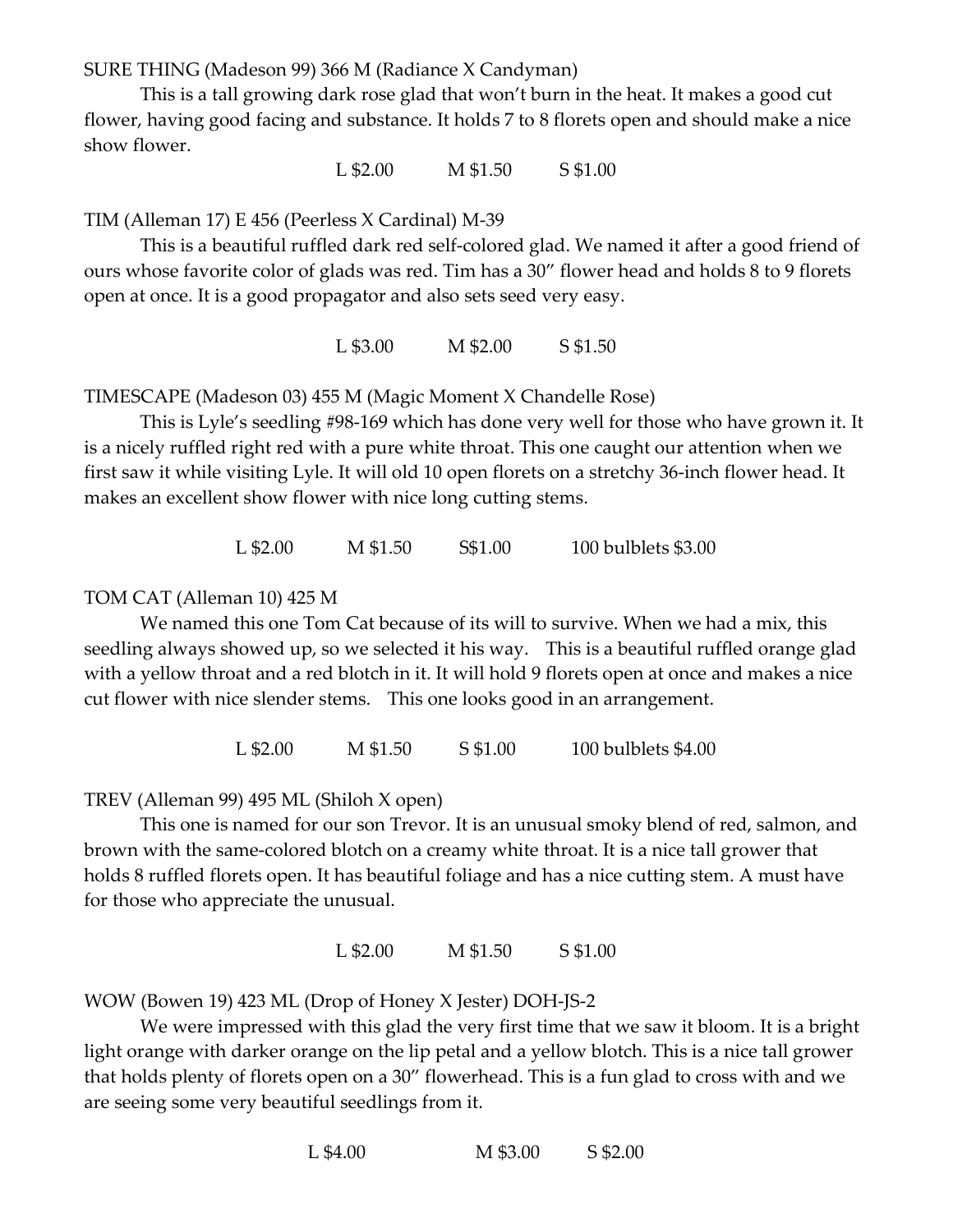# MINIATURES

# BERNICE CREAM (Alleman 12) 211 E

This is a cream sport of Bernice with the same ruffling and has a faint lavender throat. We have had reports that it does better for some growers than Bernice. It will hold its own on the show table and make a good cut flower.

L \$ 2.00 M \$1.50 S \$1.00

# BERNICE RED (Alleman 13) 201 E (Sport of Bernice)

We found this sport of Bernice the same year that Bernice Cream showed up. It is the same ruffled white like Bernice only with a red blotch instead of a rose blotch. Growth and health are the same as Berncie.

L \$2.00 M \$1.50 S \$1.00

BLAST (Alleman 20) 258 E (Black Lash X Shadow Dancer) M-95

 Just barely a 200 size glad, Blast will hold 8 florets open at once. It is a tall growing dark red and has a nice cutting stem. It will show and is a tall growing cut flower with lots of bulblets.

L \$4.00 M \$3.00 S \$2.00

# BLUE BIRD (Baerman 68) 287 E

 A miniature deep blue with a pure white throat. Even though this glad has been around for quite some time, it still grows good and has plenty of bulblets. It is still one of the best blues.

M \$1.50 S \$1.00

BRENDA JO (Alleman 98) 247 M (Amy Beth X Gigi)

This glad is named for our daughter Brenda. It is a rich deep pink with a large white throat. It will hold at least 8 heavily ruffled florets open. This is one of the best glads that we grow and will make good show spikes down the row.

L \$2.00 M \$1.50 S \$1.00

CAROLINA (Alleman 10) 268 VE (Fire Frenzy X Black Cherry) J-17

This is a beautiful ruffled dark rose that is a very early bloomer. It will hold 7 or 8 florets open at once of 22 buds. This is one of the first to bloom for us every year and it is a very healthy glad which makes a nice cut flower.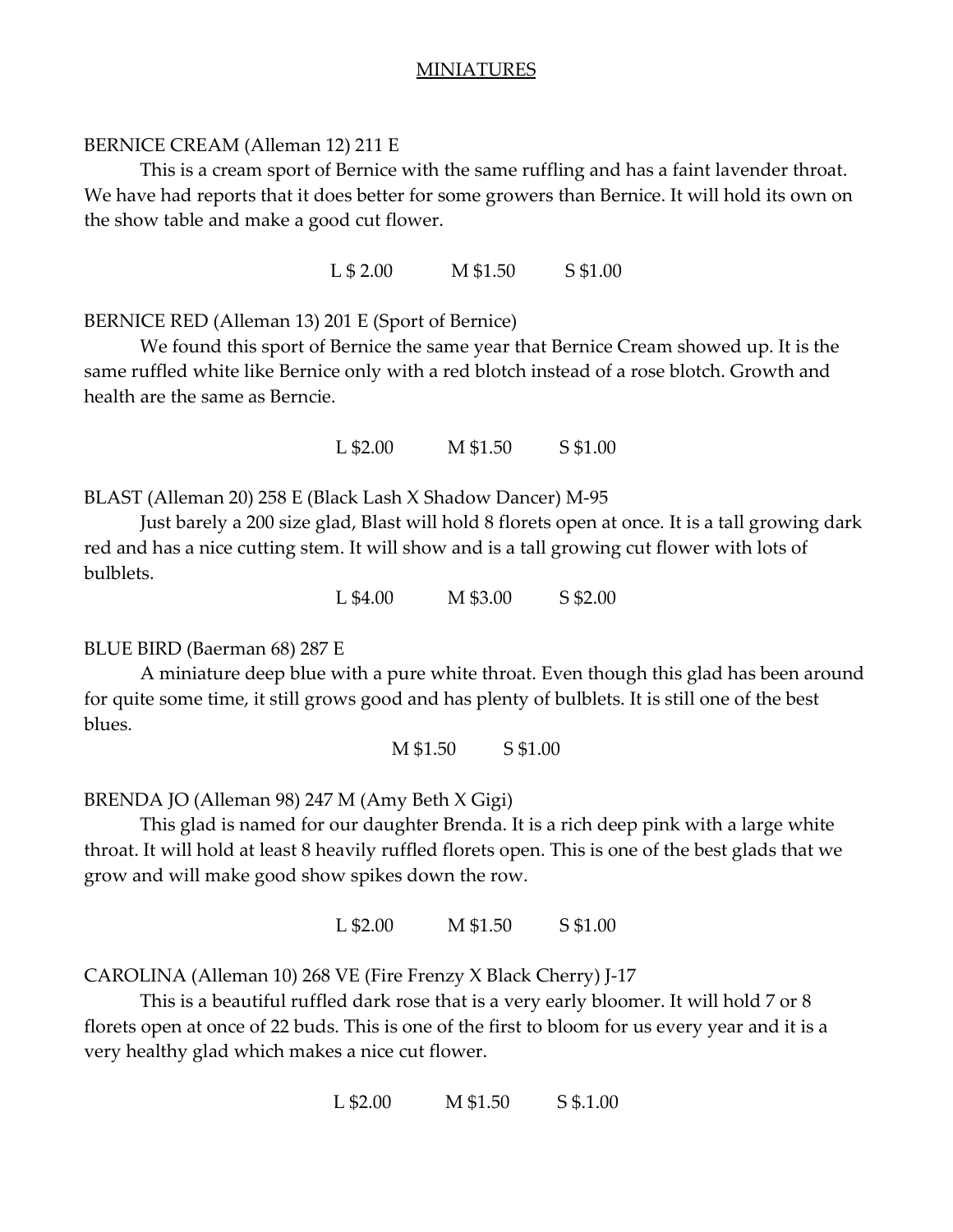DREAM RUFFLES (Alleman 18) 210 E (Brenda Jo X Cream De Mint) (L-84)

For us this is a 200 cream miniature glad with very good ruffling and substance. The ruffling is just like Mikayla, but it grows taller and is earlier for us. You might have to take both varieties in the house but there is a difference.

L \$4.00 M \$3.00 S \$2.00

# ELLA RAYE (Alleman 20) 225 E M-83

 This is a good showy bright orange and yellow miniature glad that holds at least 8 florets open at once and usually in perfect placement. It was the winner of the Ed Squires award this year at the Western International Show in Missoula. This is a great little show glad and was named after a granddaughter of ours.

L \$5.00 M \$4.00 S \$3.00

ENCHANTED (Madeson 08) E (Scrimshaw X Janus)

This is a medium brown with a little salmon in it with a bright yellow throat. It has good ruffling and holds 8 florets open at once. It is an early variety with a nice cutting stem.

Not available, increasing stock

#### FIRE FRENZY (Madeson 99) 256 E

 A beautiful bright velvet red glad that has a lighter glow in the center of the upper petals. It is heavily ruffled and has a waxy substance. It holds 10 florets open and is a great hybridizer with may seedlings that have been introduced from it.

M \$1.50 S \$1.00

GEMSTAR (Alleman 16) 233 E (Summer Love X Cantina) N-72

A glad that blooms very early that is a light salmon with a light yellow throat. Gemstar has a long flower head and long cutting stems and will hold at least 8 florets open at once.

Not available, increasing stock

ICE FIRE (Madeson 98) 201 M (Muriel X Artistry)

A very healthy ruffled white with uniform red markings on all of the petals. Will hold 8 of 18 florets open at once. This ruffled beauty is for decorative use and will produce three spikes per bulb.

L \$2.00 M \$1.50 S\$1.00

JIVE (Alleman 19) 211 E (Fire Frenzy X Sensation) N-28

 A beautiful ruffled cream glad with a purple dart in the throat on most of the petals. We have won a 3-spike seedling champion with this one. We have seen some beautiful seedlings from this glad using it as a pollen parent.

Not available, increasing stock.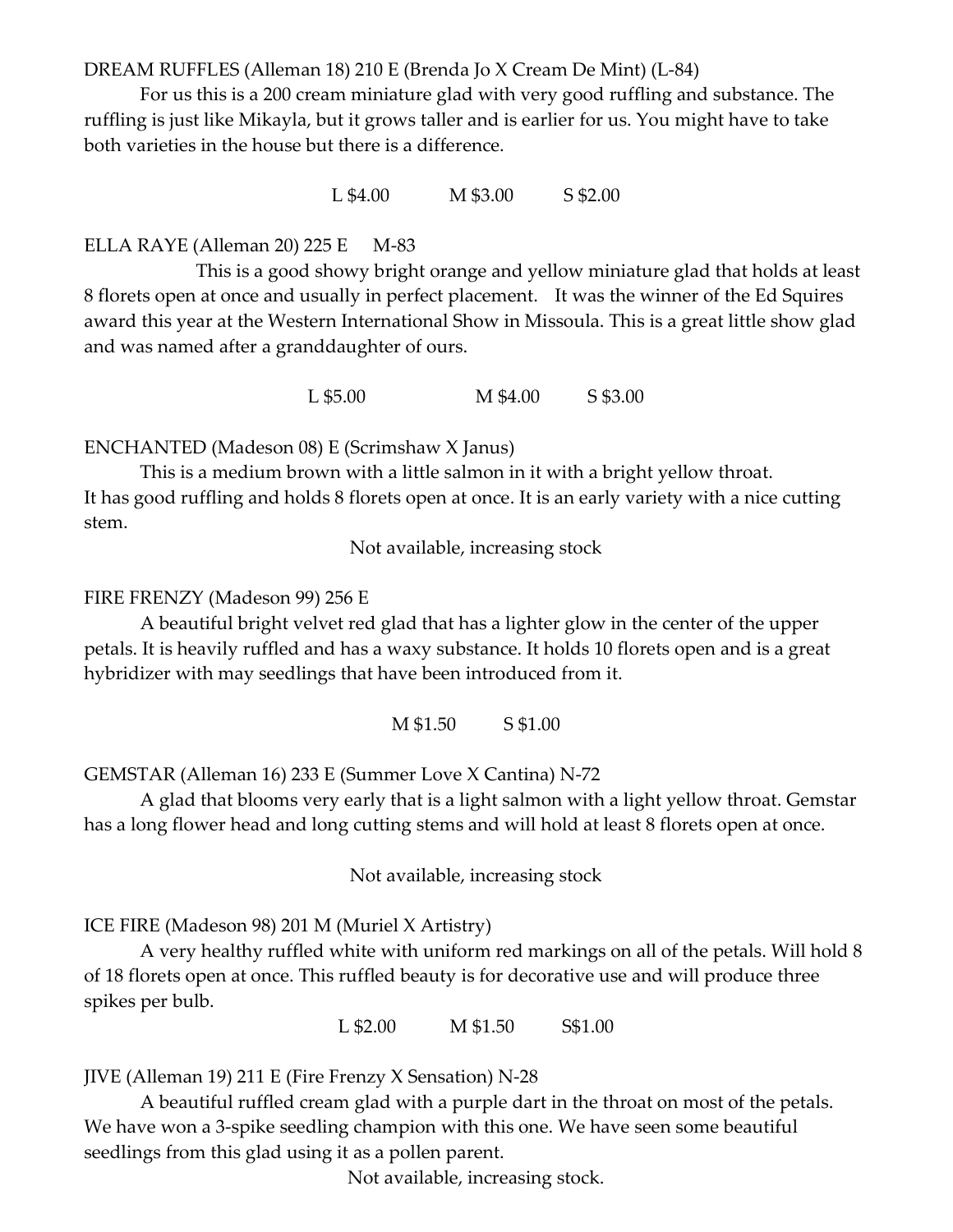JO (Alleman 10) 263 M (Brenda Jo X Fire Frenzy) J-154

This little glad has made a name for itself already. It is a medium to light rose with a nice cutting stem. Jo will hold 8 or 9 florets open at once on a nice spike of 28 to 31 buds. It has won several seedling champs and won the seedling trials in Great Brittan in 2009. Don't miss out on this one it's one of our best ever.

L \$2.00 M \$1.50 S \$1.00

LEXI LOU (Alleman 12) 243 E N-77 (J Denise X Breda Jo)

This glad is a light pink with a creamy white throat. Named for our Aadopted@ granddaughter. With parents like this has it is no wonder that it is such a good glad. Holds 8 open and makes a good show flower and cut flower. It is a great little glad and was one of the best in 2013. They bloom very consistent right down the row.

L \$2.00 M \$1.50 S \$1.00 100 bulblets \$6.00

LITTLE SUZI (Alleman 04) 245 M (Brenda Jo X Trista)

This one is a medium shade of pink with a creamy yellow throat. It has very good ruffling and substance. Little Suzie will hold 8 florets open on a long flower head and has a nice long, cutting stem. It will make a fine cut flower and can show also.

Not available, increasing stock

MIKAYLA (Alleman 15) 202 M (Everafter X Impression) N-67

This has been one of our favorites since we saw it as a first bloom seedling. This light green glad has it all, heavy substance, ruffling, beauty and holds plenty of florets open at once. It should make a good show glad as it has won seedling championships.

L \$2.00 M \$1.50 S \$1.00

MY O MY (Alleman 16) 263 E M-43

This is a two tone rose glad that blooms very early. The upper petals are light rose and the lower petals are darker rose. It will hold 8 to 10 florets open at once, has a ling flower head with long cutting stems.

L \$4.00 M \$3.00 S \$2.00

PREVIEW (Alleman 07) 212 VE (Ambrosia X Fire Frenzy) (J-16)

Ambrosia has produced some very beautiful seedlings and this one is no different. It is a ruffled light yellow with recessive stamens which adds to its beauty. This one will hold 8 florets open at one with nice long flower heads and good long stems to cut. We hope this one is a preview of lots of good miniature varieties yet to come. Preview makes a nice show glad and adds beauty to mixed bunches of cut flowers or arrangements.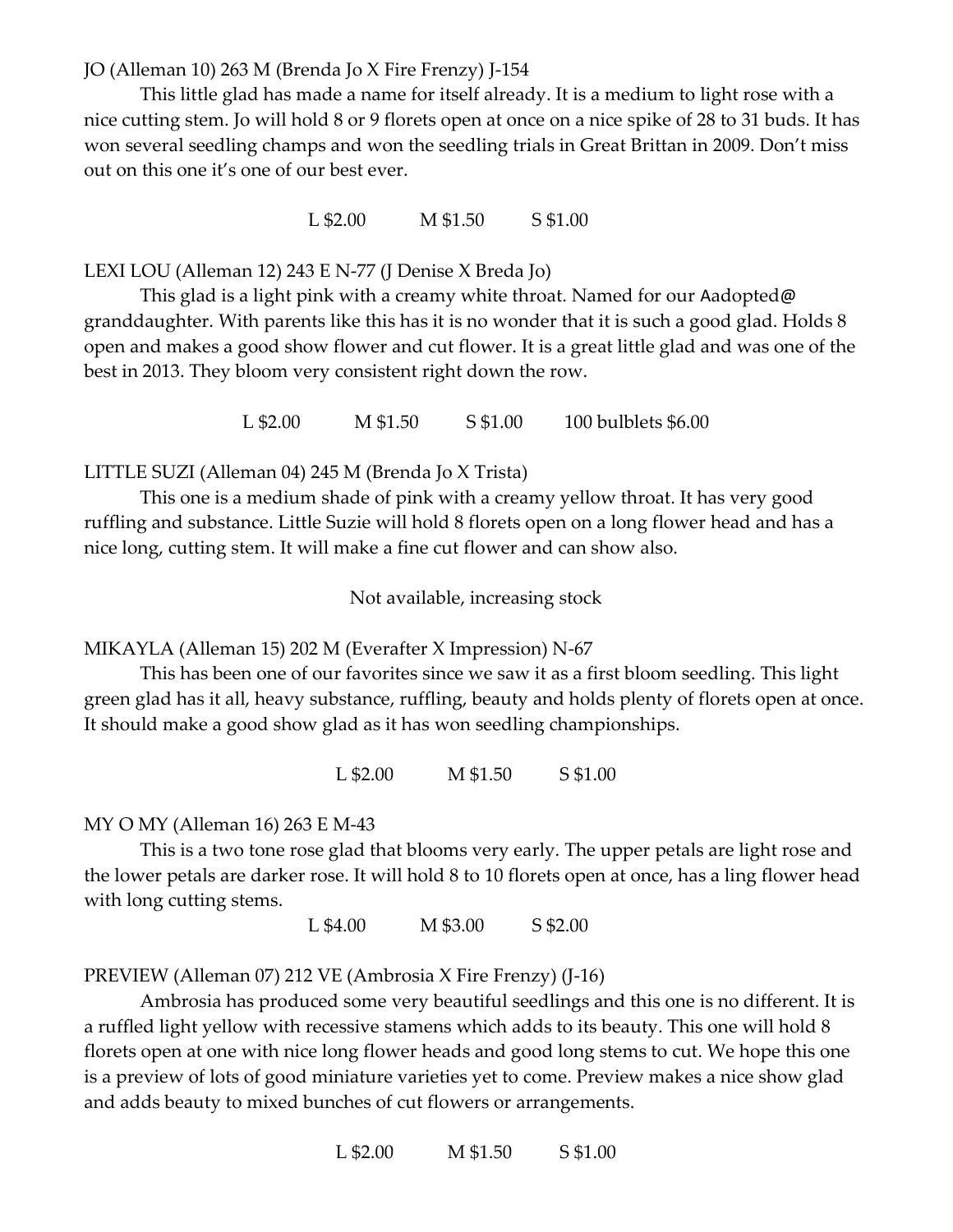PURPLICIOUS (Madeson) 178 98-127

This is a beautiful little purple glad with good ruffling. It has a long flower head and holds 8 to 10 buds open at once. Purplicious has plenty of bulblets and is a good grower.

Not available, increasing stock.

RASPBERRY KISSES (Alleman 17) EM 211(Brenda Jo X Sensation) M-62

 For us this is a ruffled cream glad with a light-yellow throat and raspberry blotches on the lower petals. It easily holds 8 or more florets open at once and has a nice flowerhead.

L \$3.00 M \$2.00 S \$1.50

RHYTHM (Madeson 01) 279 E (Little Violet X (Violetta X Muriel)

 This is a nice addition to the purple class. It is a dark purple with a large white throat and all spikes bloom alike. It has nice cutting stems and a good head that will hold 8 florets open at once on a nice stretchy flower head of 24 buds, It makes a great show or cut flower.

L \$2.00 M \$1.50 S \$1.00

RIO (Alleman 16) 254

Rio is a bright self-colored red glad that will hold 8 florets open at once of 22 buds. It grows consistent right down the row with good cutting stems and a nice flowerhead.

Not available, increasing stock.

ROYALIST (Alleman 08) 278 E (Fire Frenzy X B-32) J-159

 This is a tall growing purple glad with a fine white line in the lower petals. Royalist holds 8 of 26 buds open at once and has a nice long cutting stem and can show.

L \$2.00 M \$1.50 S \$1.00

SENSATION (Madison 01) 279 M (Rajah X Fire Frenzy)

 This is a gorgeous two-tone purple with darker purple lower petals and a reverse lavender blotch on the upper petals. It has beautiful ruffling and excellent substance; it brings a whole new color to the purple class. It makes a nice stretchy spike holding 10 of 24 buds open at once.

L \$2.00 M \$1.50 S \$ 1.00

SHADOWS (Alleman 11) 295 E (Brenda Jo X Fire Frenzy)

 A nicely ruffled two-tone salmon-brown with reddish-brown lip petals. The upper petal is a light brown. Holds 7 florets open with 5 in color.